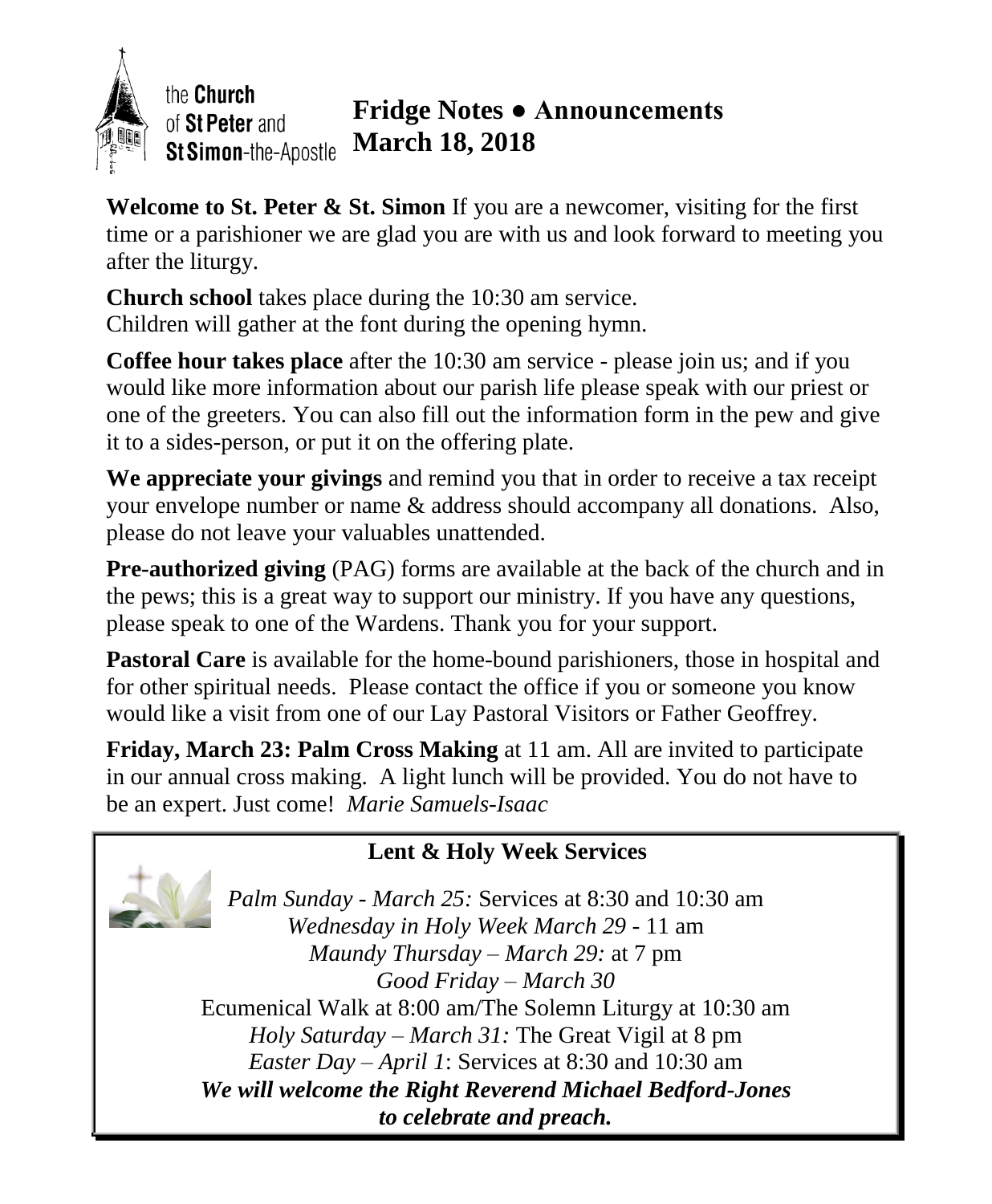#### **THIS WEEK AT ST. PETER & ST. SIMON**

**Wednesday, March 21:** Lenten Feria

11 am – Holy Eucharist with Anointing for Healing (in the Chapel)

12 noon – Pastoral Visitors Meeting

**Sunday, March 25:** The Sunday of the Passion/Palm Sunday

8:30 am Holy Eucharist celebrated from The *BCP*

9:30 am Coffee & Conversation discussing the readings of the day.

10:30 am Holy Eucharist (Contemporary)

*Readings: Isaiah 50.4–9a / Philippians 2.5–11 / Mark 14.1—15.47*

**Last Tuesday of every Month:** 6 pm Candlelight Evening Prayer Service



A Musical Meditation

<sup>f</sup>or Passiontie 2nd Annual

Featuring



Denise Williams Soprano **Nicholas Gough Tenor Geoffrey Sangwine Baritone** David Smith Pianist/Organist



Sunday March 18, 2018

at 4 pm St Peter and St Simon-the-Apostle Anglican Church 525 Bloor St E., Toronto Free Will Offering

(proceeds to the ministry of Church of St Peter and St. Simon the Apostle)

Bach, Stanford, Mozart, Mendelssohn, Rossini, Barber

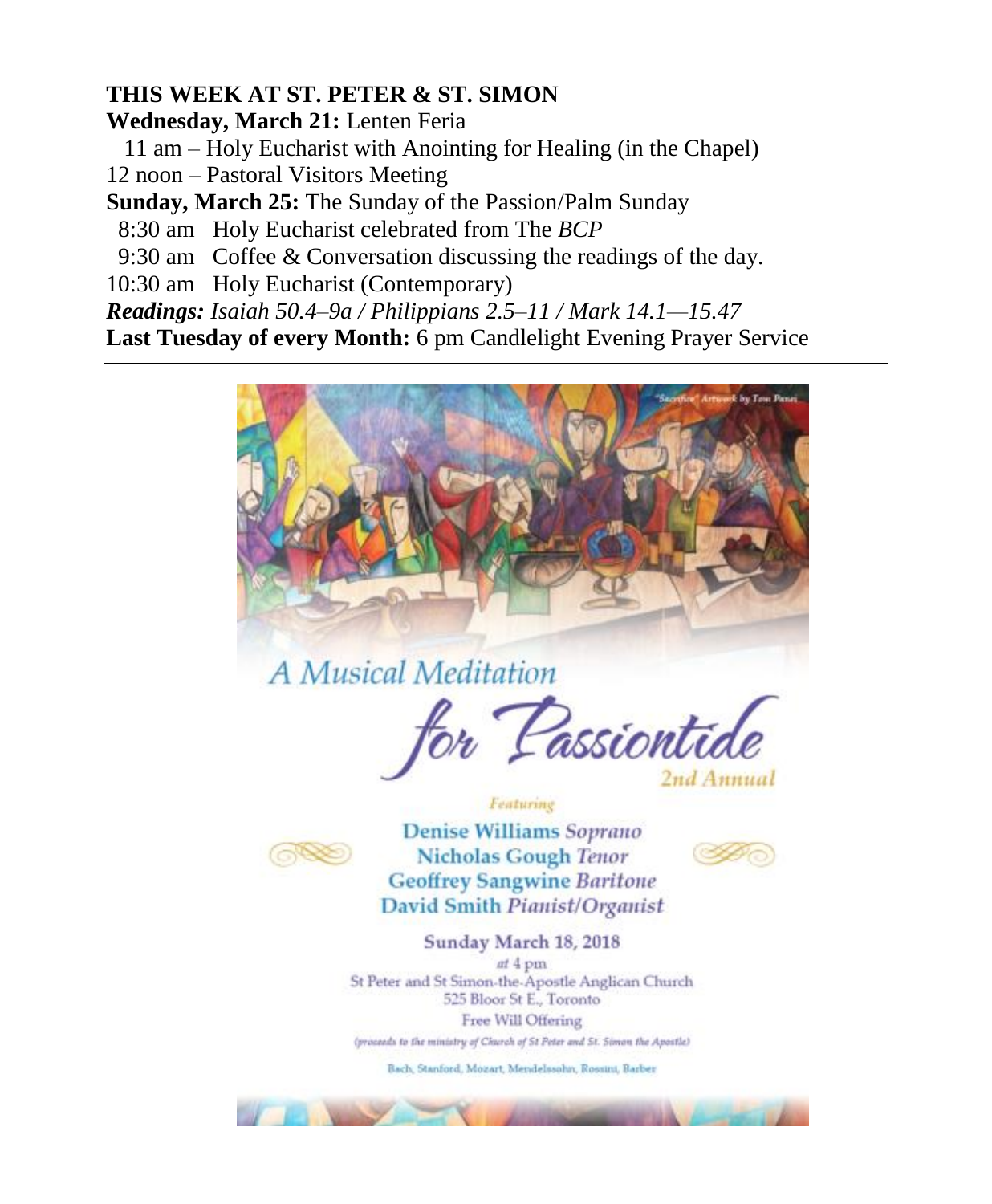## **Stewardship Notes**

**FaithWorks** is the annual appeal of the Anglican Diocese of Toronto. Since 1996, FaithWorks has provided more than \$24 million to Anglicanaffiliated ministries offering help and hope to people in need throughout southcentral Ontario and around the world. Many of our parishioners donate generously to FaithWorks. This is a reminder to encourage you to make your pledge directly to St. Peter's and St. Simon's allocated to FaithWorks. The parish will then forward the funds to the diocese. The benefit is the parish gets the recognition for participating in the programme, and we will receive the 15% return on your donation. This will be directed to ministry in our parish. Thank you for your generosity.

**Easter Flower Fund** If you would like to make an offering to our Easter Flower Fund, please pick up a Flower Offering envelope from the back of the chapel or church. Deadline for a memorial and/or thanksgiving is 12 noon Wednesday, March 28, 2018

**Good Friday, March 30, 2018 – Stations of the Cross -** Please join parishioners from Our Lady of Lourdes, Rosedale United, Rosedale Presbyterian, St. Andrew's United, St. Paul's Anglican and St. Peter and St. Simon-the-Apostle as they walk the Stations of the Cross through St. James Town. The walk begins at Our Lady of Lourdes at 8:00 a.m. and finishes at St. Peter's and St. Simon's at 9:00 a.m. Soup and coffee wil be served at the end of the walk. Required  $=$  one or two people to assist with setting up and serving soup and coffee. Please contact Sheila (416-921-2593) if you are able to help.

# *Memorial Notice*



In Loving Memory Joseph Sheard, Mar. 1 1924 - Jan 19, 2015 And Gloria Sheard- Feb. 21 1926- Mar 13, 2015 Dear Parents and Friends; Always remembered, Always Loved By John And Michèle

Memorial flowers will be offered on April 8<sup>th</sup>